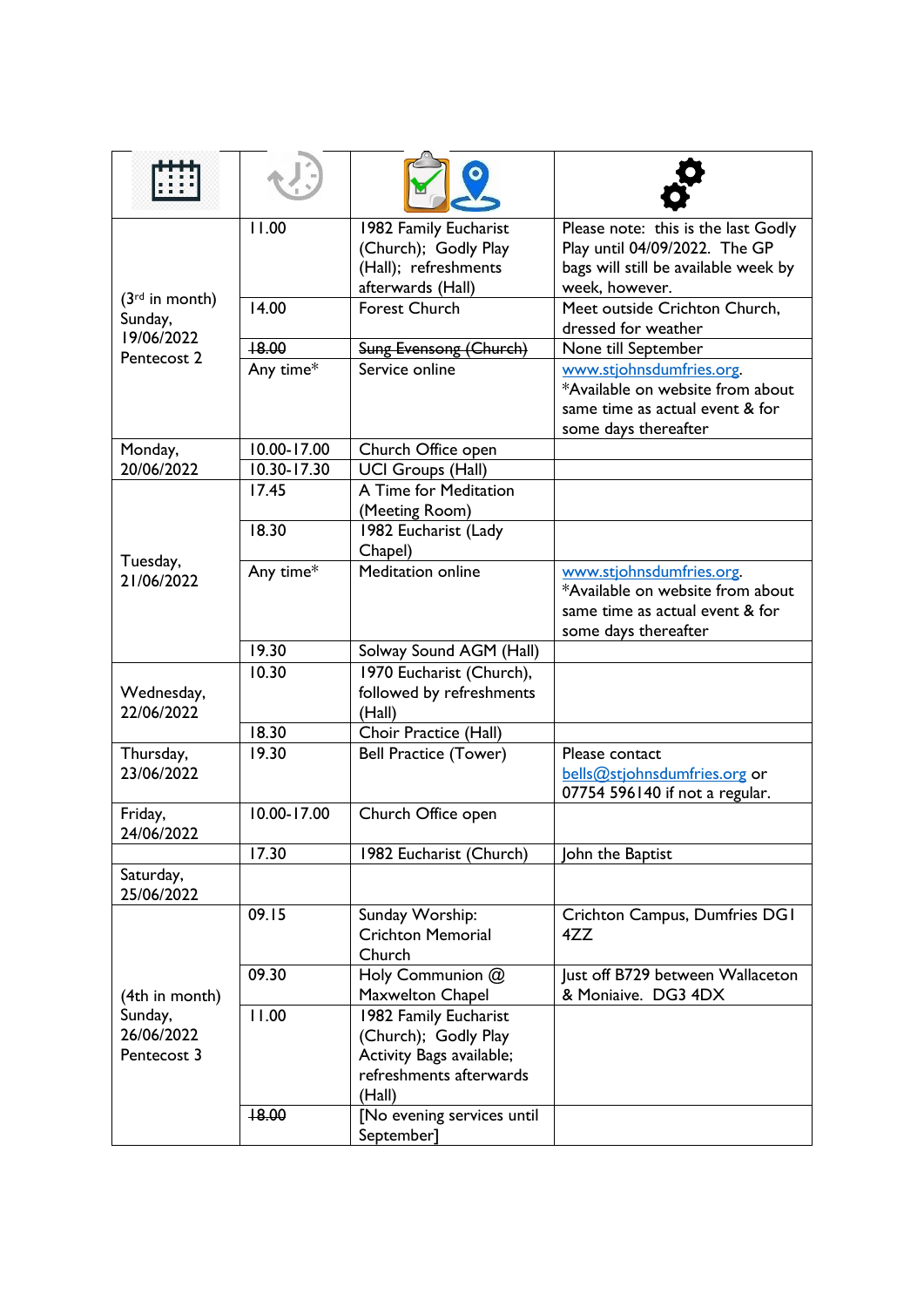And, as always, if you need us, you can contact

- The Rector on 01387 254126 / 07487 653069
- / [rector@stjohnsdumfries.org](mailto:rector@stjohnsdumfries.org)

The Church Office on 07754 596140 / [pastadmin@stjohnsdumfries.org](mailto:pastadmin@stjohnsdumfries.org)

## **Today's Guest Preacher is Rev Mark Slaney, District Chair of the Methodist Church.**

**Godly Play** made and decorated **cakes** and sold them in the Hall recently. Proceeds went to Christian Aid. Linda and Aanunthee would like to thank everyone for their purchases and donations. £80 was raised!

The **Regional Youth Choir** concert in St John's boasted a choir of approximately **fifty** young people, and an overall attendance of some 150. Thank you to all musicians and those who attended it for such a joyous event, after so long an enforced gap. Here's to more!

**St John's MU** will be celebrating its **Centenary** in November this year. A number of events will take place to mark this - most importantly, a **service of Thanksgiving at 11 am on Saturday 19th November**, at which Bishop Kevin will preside, followed by a lunch.

**Mothers' Union UK states** – "We are grateful for the support and encouragement of Her Majesty the Queen, our dedicated Patron for the last 70 years. Her dedication and resilience through the decades has cemented her image as a strong and inspiring female role model. In honour of this, we are focusing our **Jubilee Summer of Hope** on supporting the next generation of female leaders from the grassroots up: supporting women with skills, knowledge and confidence to shape the future and transform communities and families for the better." It is hoped St John's MU will be able to donate £100 from the proceeds of the Strawberry Teas (and raffles) to the Jubilee Summer of Hope, as part of our Centenary celebrations. **Twenty tickets are available for each event (14 July & 21 July) costing the grand sum of £2 each. Once they're gone, they're gone!** Please support us if you can. Tickets available from Carolynne and Jenny.

**Bear Fest 7-9 July**: we still need **stewards** in both the church and the hall to welcome people coming to the Bear Fest. If you can **help** with this, please will you sign up on the sheet at the back, near the door to the Hall.

**Alison Fair Bixler is having her hair cut** in aid of the Disasters Emergency Committee (DEC) Ukraine Appeal and to donate for wigs. Go to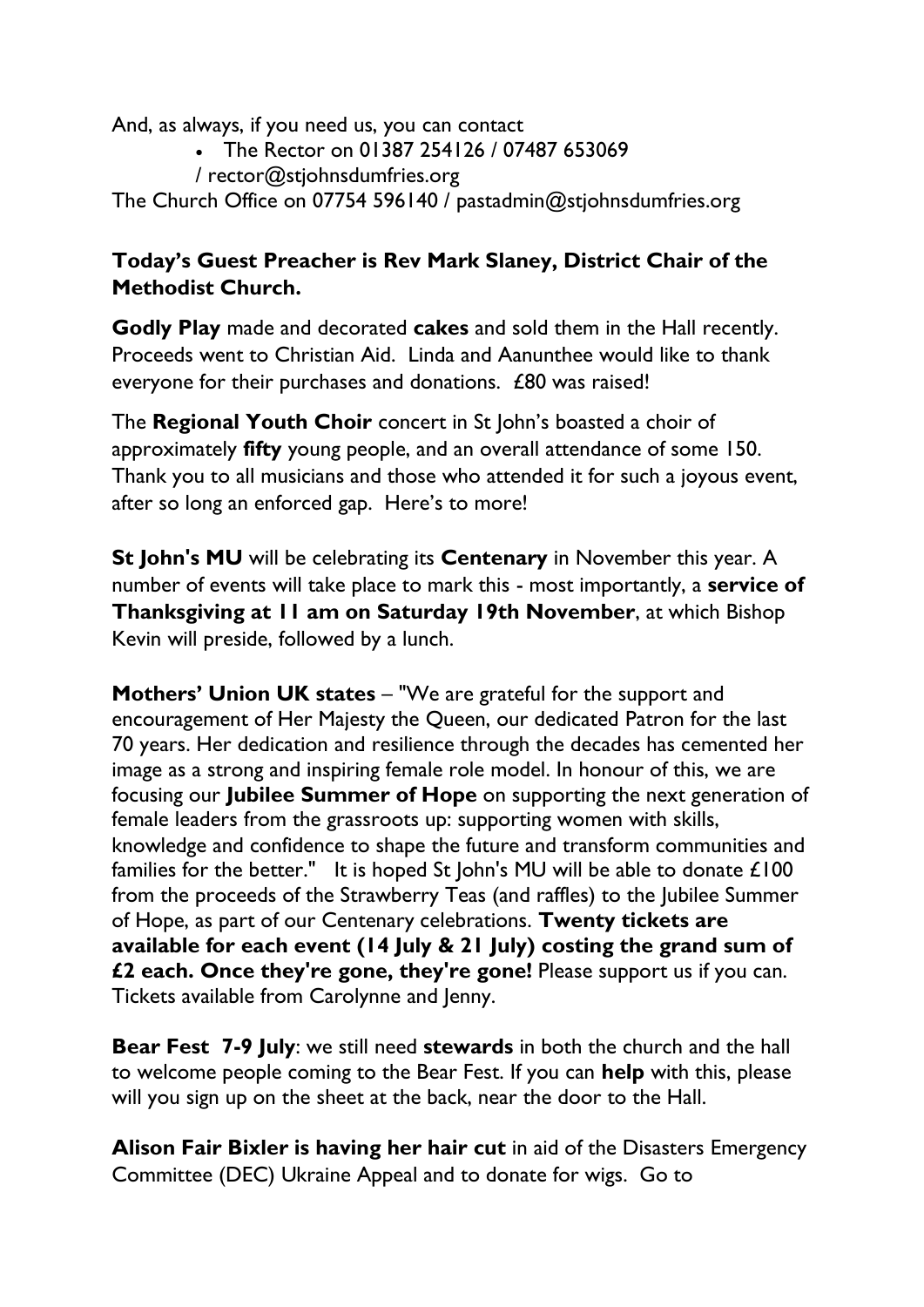JustGiving.com and search for **Alison Fair** [or click Alison's name if reading the electronic version] before the Big Event on 15 July!

**Bearfest:** Our Teddy Bear Festival takes place from 7th - 9th July. And we need YOUR help:

- Could you volunteer to **Steward** (list at back of church)?
- Could you **bake** for the cake stall or for the teas (St John's has a great reputation for home baking!!)? - speak to Annette.
- Could you take some **posters** and put up in your area to help us spread the word?
- All proceeds are being split between Aberlour and church funds.

Please help...thank you.

Minutes **from the SGM** about the use of Nave and High Altars are available at the back of the Church. *Margaret Morton*

The Vestry has been discussing how to take forward the ideas that were the **priorities** in the discussions on Welcoming and Belonging. There will be a **Vestry Update** at the 11am service on the **26th June** to bring everyone up to date on this and other matters discussed recently at Vestry. *Margaret Morton*

The June-August edition of the **Magazine** is unfortunately not ready today, but should be by *next* Sunday. I'll confirm when it's actually ready, but Distributors kindly stand by! *David*

**Annan Academy's School Show** this year is to be **Shrek**. If there were enough people from St |'s (min 10) interested in going on Wednesday, 22 June for 19.30 (dep St J's 18.30), we could take the minibus. There's a sign-up sheet at the back of the church. Tickets: £8; Bus fare: £5. At the time of printing, we have enough for the bus to run; but there are still a few seats available. *David*

A film of a **conversation between the Dalai Lama and Desmond Tutu** will be shown at Elshieshields in the barn on **Thursday 7 July at 11 am**, presented by Michael Bands. (This is the second showing, so, if you missed it last time, now's your chance!). All welcome, but, if possible, let